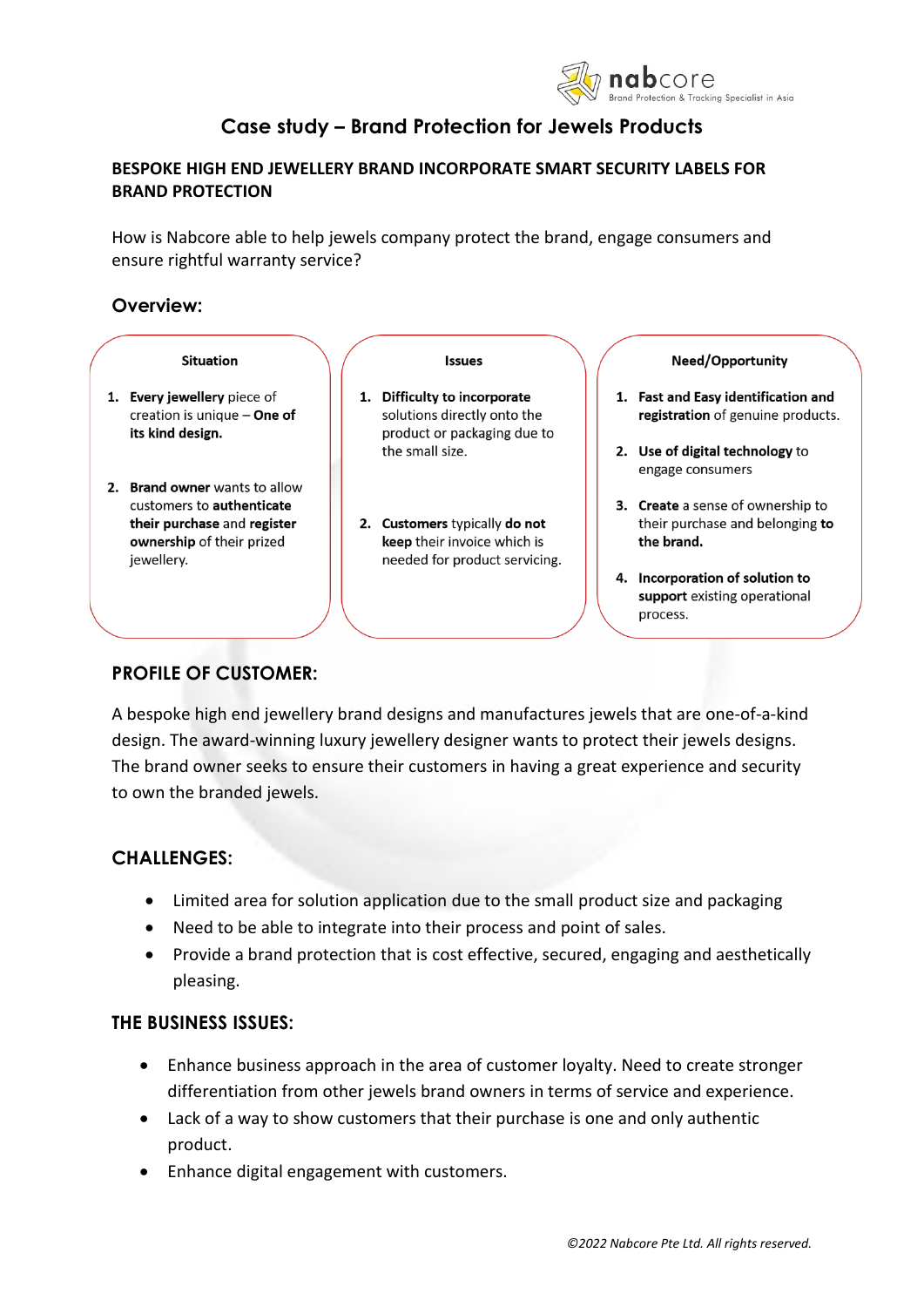

# **SOLUTIONS:**

Nabcore designs and implements suitable brand protection solution which provides both high security and attractiveness.

To provide a cost-effective solution, we provide a dual QR code, silver foil security label, supported by mobile app and platform system. The dual QR codes are unique and encrypted. Each pair are linked with the following features:

- 1 1<sup>st</sup> QR code is exposed. Allow anyone (eg: consumers/retailers/distributors) to scan **multiple times** for product and marketing info.
- 2 nd QR code is hidden. Allow the consumer to scan after purchase for **1 time scan and ownership registration.** Once the hidden code has been scanned, the whole label or the codes cannot be reused.

There will be a record of the ownership of the jewels in the mobile app. The record helps brand owner to provide better service the customer during warranty. With a gift function in the app, the jewellery ownership record can be transferred to another person easily.

## **Product Authentication**

• Combining **Physical and Digital** verification technologies.